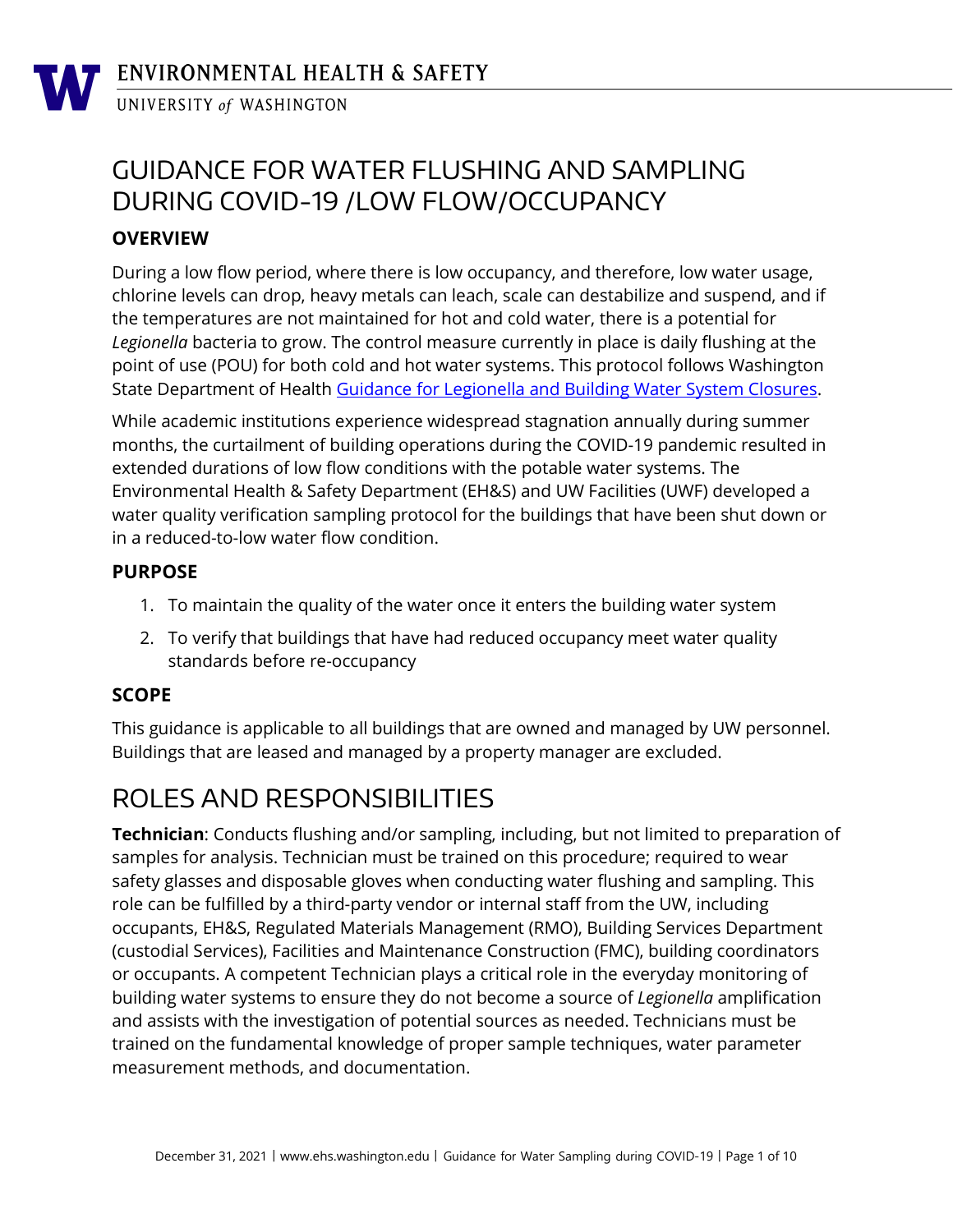

## ENVIRONMENTAL HEALTH & SAFETY

UNIVERSITY of WASHINGTON

**Public health professional (EH&S staff**): Anticipate, recognize, evaluate and control *Legionella* exposure in water systems. Responsible for developing Water Management Plan; developing the sampling plan; determining contaminants to be analyzed, including limits, quantity and location of samples; interpreting the results; reviewing periodic water sample analyses, recommending control measures and corrective actions, identify critical control points, assess and validate the effectiveness of water management programs, and recognize the potential impacts of remediation activities, and, if necessary, notifying management and/or the parties needed to make corrections.

**Management:** Responsible for providing the resources for flushing, oversee the implementation of water management plan, implementing corrective action where sampling results identify the need for it in partnership with the public health professional. This role may be fulfilled by a department head, zone manager, or authorized personnel.

## REQUIREMENTS FOR FLUSHING AND SAMPLING

This guidance must be followed under these circumstances or conditions:

- **Vacant or curtailed building use**
- **Buildings closed or under renovation**
- New construction (applies to sampling and testing only)

### **FLUSHING APPROACHES TO ADDRESS STAGNATION**

Periodic flushing replaces any stagnant water with high quality water from the city supply. During periods of low occupancy, periodic flushing has been identified as a preventive measure for maintaining the water quality.

A flushing plan should be developed by the building manager, engineer or other qualified personnel. The plan must include the following elements:

- Specific, measurable criteria (flow rate, frequency, and time) to be met during flushing
- Drawings to identify the source of water to the building, building potable water plumbing system, including hot water systems
- Identification of POU flushing locations throughout the building, including the furthest POU outlet
- Flushing procedures
- Qualifications of the personnel assigned to perform the flushing activities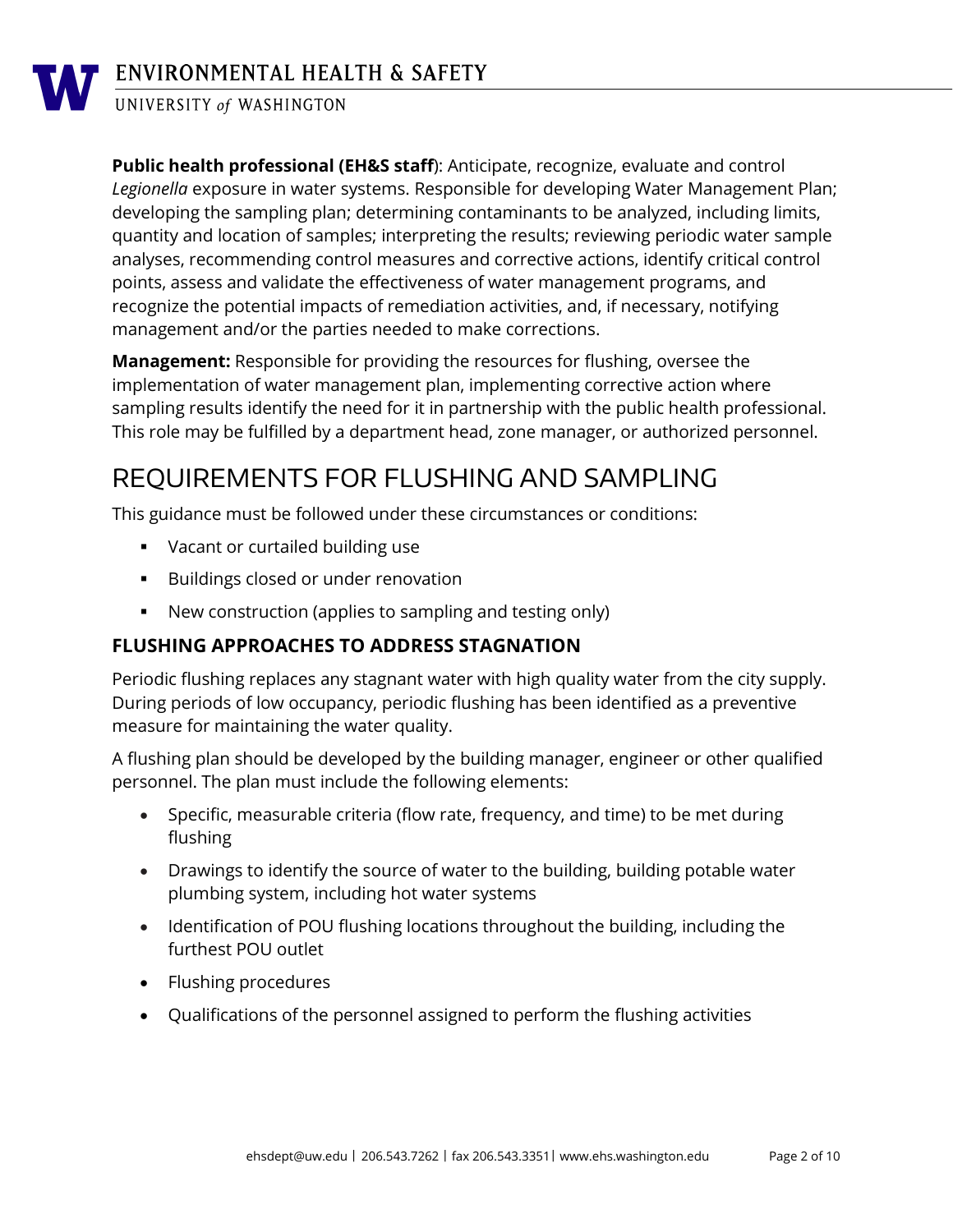#### **FLUSHING PROCEDURES**

Flushing instructions will vary depending on the plumbing design. Follow the key elements of flushing outlined in the [Environmental Science Policy Research Institute Flushing](https://esprinstitute.org/wp-content/uploads/2020/04/FINAL_Coronavirus-Building-Flushing-Guidance-20200403-rev-1.pdf)  [Guidance for Periods of Low or No Use guidance.](https://esprinstitute.org/wp-content/uploads/2020/04/FINAL_Coronavirus-Building-Flushing-Guidance-20200403-rev-1.pdf)

- Make sure each POU tap is opened at least once per day. Some POU taps are used frequently during normal building operation. Others might be used less frequently and may need to be opened intentionally.
- Flushing may need to occur in segments (e.g., floors, individual rooms) due to facility size and water pressure. The purpose of flushing is to replace water inside building piping with fresh water.
- Flush cold and hot water through all points of use (e.g., showers, sink faucets). Flush the cold and hot water separately; cold first and hot second.
- Identify outlets farthest away from the point of entry (the longest plumbing run).
- Flush until the hot water reaches its maximum temperature.
- Identify and locate specialty devices plumbed into the building water system (e.g., ice/coffee/soda machines, drinking fountains, emergency eyewash and shower devices, or other devices serviced by potable water), organized by floor.
- Minimize exposure to aerosols generated during flushing activities (inhalation risk); outlets that generate the most aerosols (e.g., showerheads, sprayer attachments) pose the highest risk for exposure to opportunistic pathogens.
- Where water quality sampling and testing results indicate further flushing, this may include draining water tanks, removing POU screens and filters, and ensuring backwater flow preventers are current with test/inspection requirements.
- Flushing each POU tap should lead to a full building flush once per week during low use. Full building ongoing flushes proceed in the same manner as the initial flush, except water tanks do not need to be drained and hot water flushing times are the same as cold water flushing times. Flush the cold and hot water systems separately; cold first and hot second.

The success of flushing procedures is likely dependent upon meeting the recommended operational settings with respect to cold water residual disinfectants, pH and hot water temperatures (refer to [Appendix A: Water Quality Parameters\)](#page-7-0). If these are not met, the following flushing practices are modified and repeated until performance objectives are reached.

#### **SAMPLING PROCEDURES**

Building water sampling can occur before reopening a curtailed building after temporary dormancy or shutdown, when a building is newly constructed, during routine water safety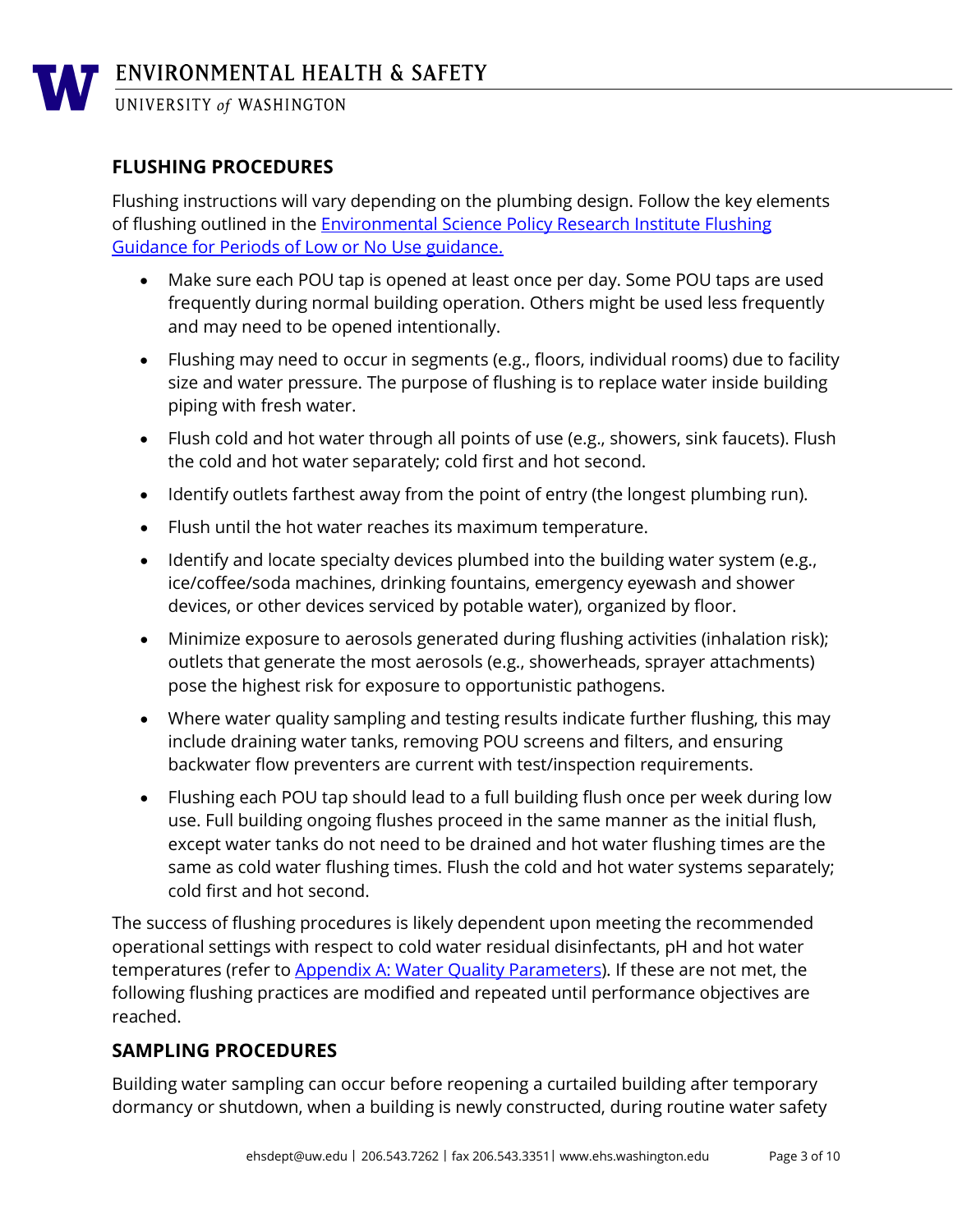monitoring, post-disaster/outbreak to find contamination, post-intervention to see if a water quality problem still exists, or for general interest.

Building water sampling must be representative of the variety of locations and outlets throughout the building water distribution system and reflect the characteristics of the plumbing design (i.e., how the water is distributed throughout the building), fixture types (e.g., showerhead, sink, water fountain, etc.) and locations (e.g., nearest and farthest outlets from the water supply, highest and lowest floors, etc.). Water use and circulation due to building operational conditions should factor into the decisions about the number and location of samples.

#### **Sample collection for a contract lab**

**CAUTION:** The sample bottle that is provided by the lab has been pre-sterilized. Do not rinse the bottle or touch the inside of the bottle with your fingers or faucet. Sampling containers may contain a preservative. Do not rinse the sampling container prior to sample collection. Do not add preservatives to the sample unless specifically instructed to do so by the laboratory.

- 1. Coordinate with the laboratory to pick up sampling containers and cooler.
- 2. Keep sampling bottle closed until it is ready to be filled.
- 3. Select a faucet in the room for sampling, as discussed with EH&S and/or UWF. Remove any filters or screens from the faucet.
- 4. Wipe the faucet thoroughly using Clorox wipes or a bleach solution.
- 5. Open the faucet fully and run cold water for 2-3 minutes.
- 6. Adjust the water to produce a slow flow.
- 7. Remove the cap from the sampling bottle and collect the water by holding the bottom of the bottle. Remember not to touch the inside of the bottle or the inside of the cap with the faucet or your finger.
- 8. Collect only to the fill line. Do not overfill the sample bottle.
- 9. Place cap back on the bottle and securely fasten.
- 10. Record the date and time of collection on the bottle label.
- 11. Deliver sample(s) to the lab for testing in less than 24 hours from the time of collection.
- 12. It is recommended that drinking water samples be kept cold but not frozen during shipment.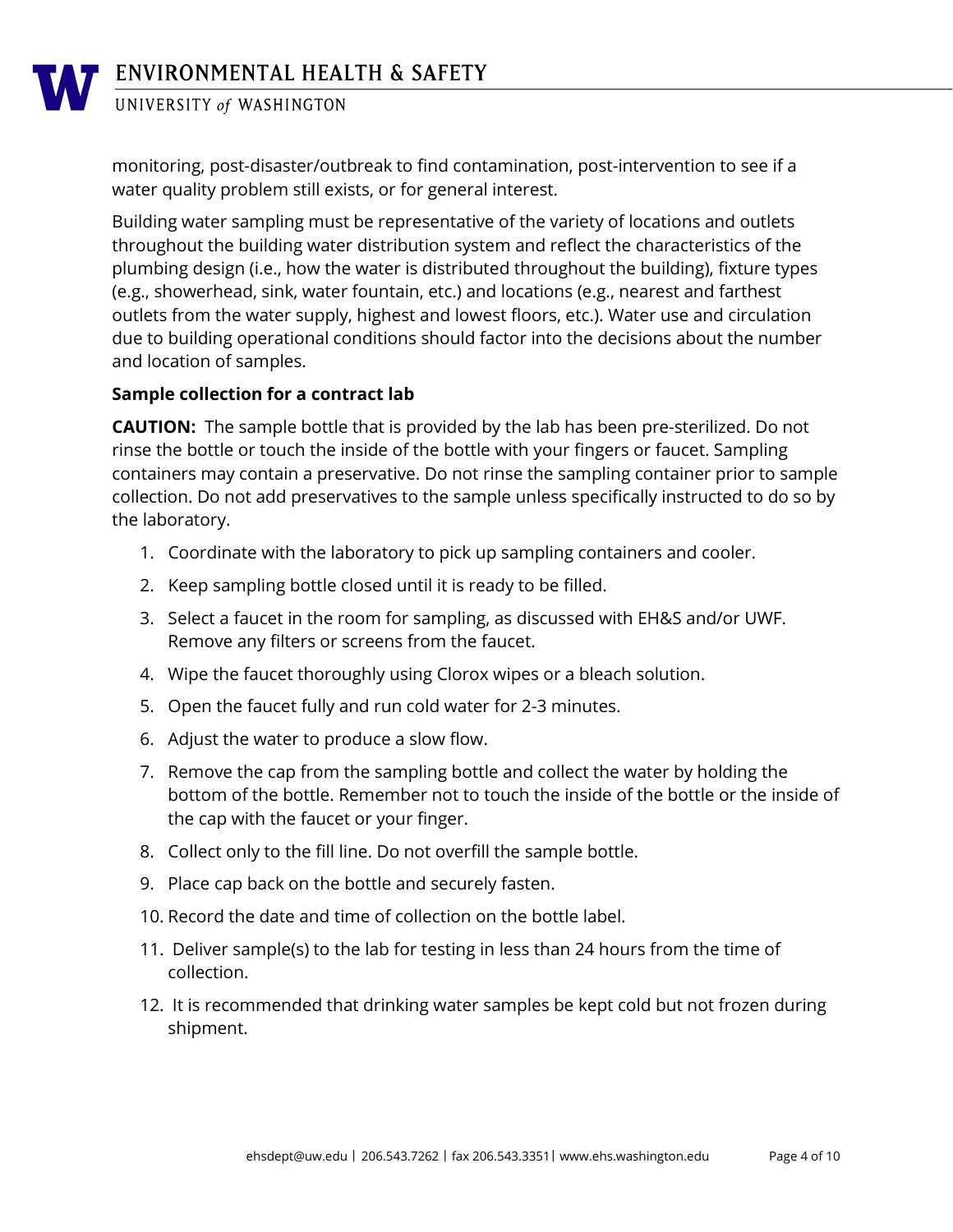- 13. Fill out the laboratory form (often called the "Water Sample Information Form") and the sample label **completely**. Laboratory forms may vary, but the following information is very important for all labels:
	- Water system name (i.e. Facnum and room #)
	- Sample potable or non-potable contaminant and sample purpose (usually "RC" for routine compliance)
	- Collection date and time the sample was taken and by whom
	- Chain of custody includes sample location (specific location and/or equipment where the samples were collected)

### **WASHINGTON STATE DEPARTMENT OF ECOLOGY ACCREDITED LAB CENTERS IN SEATTLE AREA**

| <b>Company Name</b>                                                                             | <b>Matrix Description</b> | Category                                                |
|-------------------------------------------------------------------------------------------------|---------------------------|---------------------------------------------------------|
| Fremont Analytical<br>3600 Fremont Ave N, Seattle, WA 98103<br>(206) 352-3790                   | Drinking Water            | Microbiology                                            |
| Lab/Cor, Inc.<br>7619 6th Avenue NW, Seattle, WA 98117<br>(206) 781-0155                        | Drinking Water            | Microbiology/ CDC<br>approved for Legionella<br>testing |
| MicroChem Laboratories, Inc.<br>711 6th Ave N, Seattle, WA 98109<br>(206) 633-3637              | Drinking Water            | Microbiology                                            |
| Seattle-King Co Dept of Public Health Lab,<br>325 Ninth Ave Seattle, WA 98104<br>(206) 744-8950 | Drinking Water            | Microbiology                                            |

#### **Sampling with direct reading instruments**

1. Follow the sampling instructions in the section above. Test for free chlorine, temperature, and pH on cold water outlets, and test for temperature and pH on hot water outlets.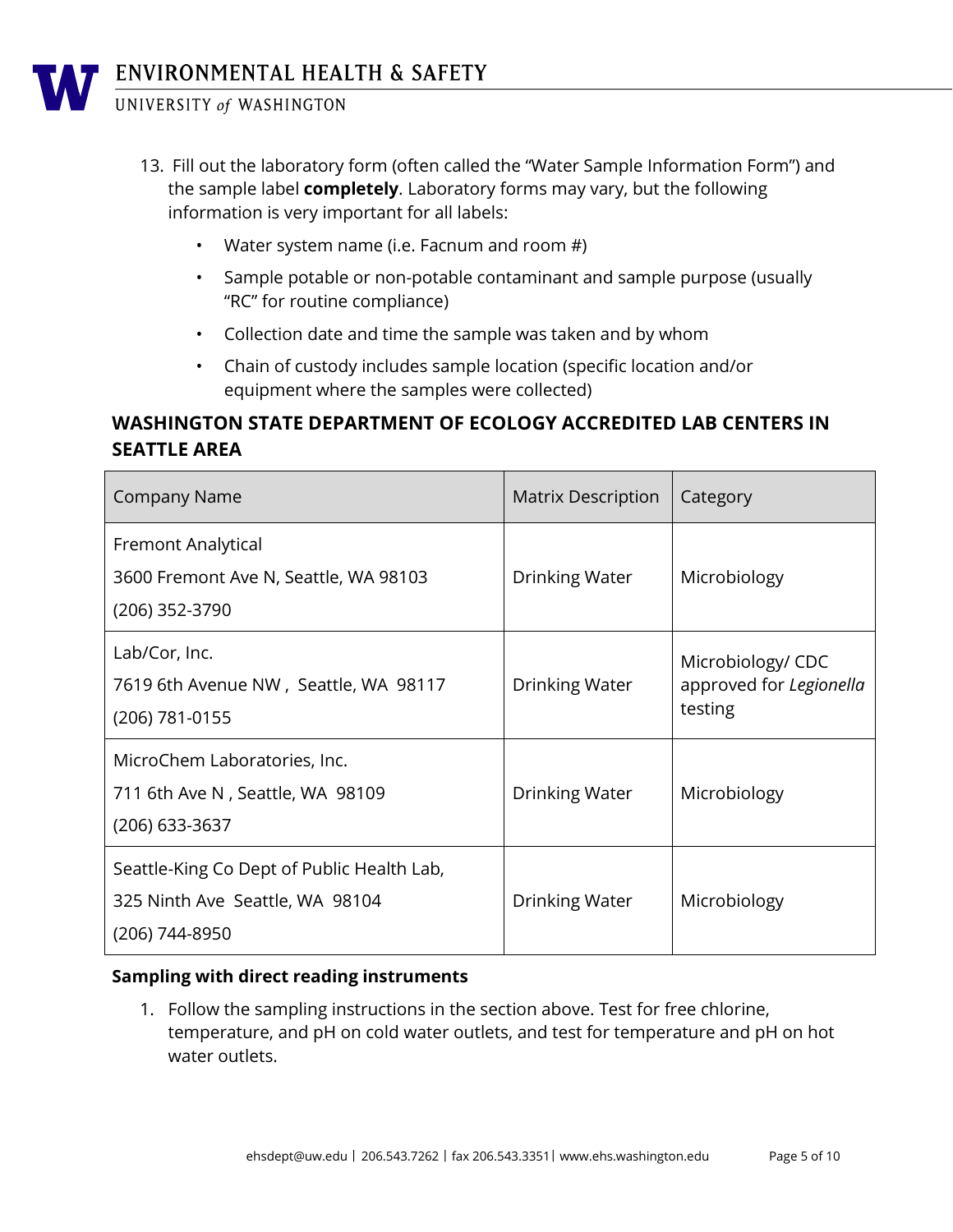- 2. Analyze the samples immediately following the manufacturer's instructions for the test equipment.
- 3. Record the building name and facnum, sampling location, description of the fixture or equipment, the date and time, and the results.

#### **SAMPLING PLAN AND ANALYSIS**

Water quality testing for free chlorine, pH and temperature is required at the main points of incoming water to a building and at the POU. Sampling at both hot and cold lines to fixtures are recommended at the building entry and the most remote location within a specified building.

A representative number of buildings that are in a low flow/occupancy state will be sampled to determine the effectiveness of the flushing plan. The number of samples will depend on the number of fixtures and the water use within the building. The public health professional will identify the number and locations of samples required for each building.

*Legionella* sampling *may* be selected based on one or all of the following criteria:

- Buildings with potentially high risk of aerosolization and fixtures that have not been used during the University's restricted operations, or rarely used showers (e.g., IMA, ICA, Dental Clinic, and HUB)
- Building closed for a long time (e.g., South Haggett Hall)
- Other buildings that have repeated free chlorine, pH or temperature results that are outside of acceptable levels

*Legionella* test results that are greater than 1 cfu/ml (colony forming unit per milliliter) indicates conditions may allow bacteria growth; and therefore, corrective action (mitigation plan) must be developed and implemented by management. Follow the American Industrial Hygiene Association (AIHA) guidance below for establishing mitigation plans.

Sampling for *Legionella* will be repeated 48 hours after the mitigations have been implemented to confirm the effectiveness of the corrective measure(s).

All sample results will be reviewed and evaluated by the public health professional.

The sampling records and any respective documentation will be retained in accordance with the EH&S Records Retention Schedule.

#### **Action Thresholds for Potable Water (per American Industrial Hygiene Association AIHA)**

| Legionella<br><b>Concentration</b> | Remediation |
|------------------------------------|-------------|
| (cfu/ml)                           |             |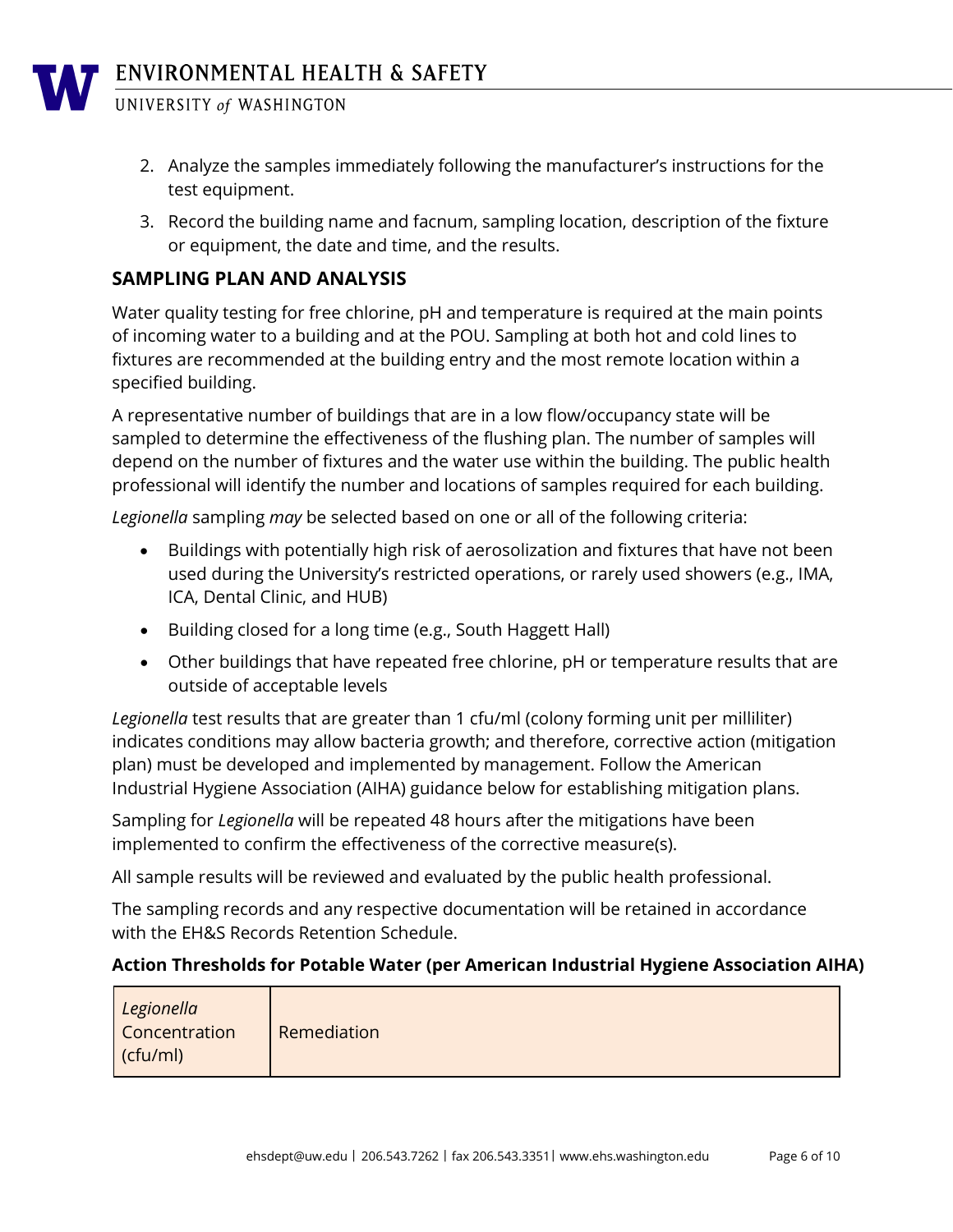

| $1 - 9$ | Continue flushing plan and monitoring chlorine and temperature<br>levels as noted above.                                                                                       |
|---------|--------------------------------------------------------------------------------------------------------------------------------------------------------------------------------|
| 10-1000 | Identify infection sources and disinfection in collaboration with the<br>public health professional.                                                                           |
| >1000   | Identify infection sources and disinfection of the whole system. Take<br>two additional samples throughout the building at the direction of<br>the public health professional. |

#### **SPECIFIC END-USE DEVICES**

There are end-use devices plumbed directly into building water systems that warrant maintenance per manufacturer's instructions prior to returning these devices to use after curtailment:

- Ice makers/ice machine
- Emergency eyewash and safety showers
- Point of use filters (within outlets, refrigerators, and drinking water fountains)
- Misters/foggers (These devices may exist in a variety of settings, including groceries, restaurants, etc.)

If no documentation is provided by the manufacturer, water lines supplying these devices should be flushed until the water exiting the supply lines matches the temperature of the water that comes from the service supply line entering the building. Any filters or strainers must be cleaned or replaced.

Ice makers require cycling several times and discarding ice from these cycles prior to returning ice makers to service. If an operations manual is not available, develop an ice machine operations and maintenance document as a best practice.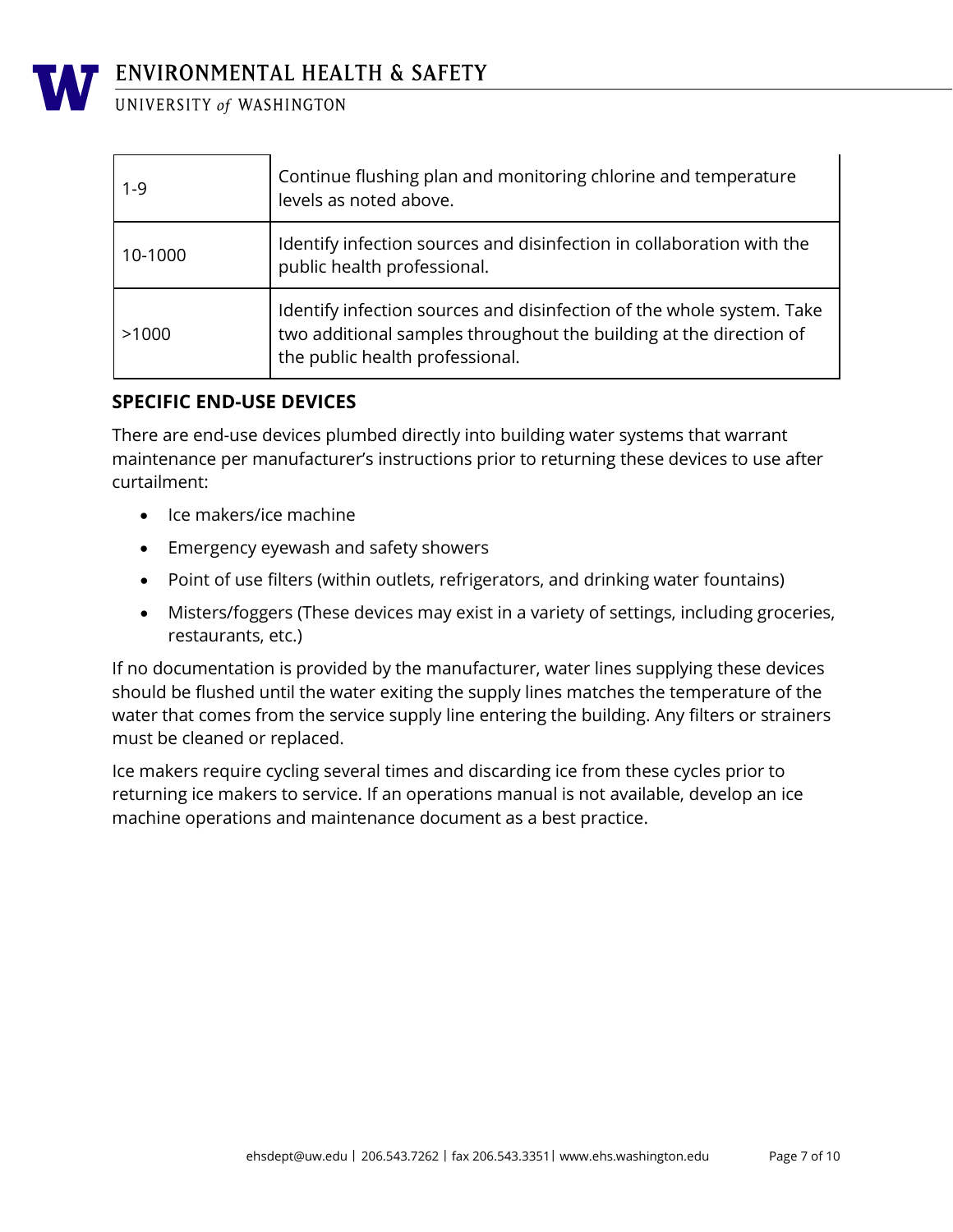

ENVIRONMENTAL HEALTH & SAFETY

UNIVERSITY of WASHINGTON

## <span id="page-7-0"></span>APPENDIX A: WATER QUALITY PARAMETERS

The parameters are important in determining the water quality and for providing verification that *Legionella* controls are in place and effective.

**Chlorine (disinfectant) levels**: Maintain cold water distribution free chlorine residuals at or above 0.2 mg/L. Measure it with EPA approved device. Ensure disinfectant levels are detectable where water enters the building and at points of use.

Adding an effective agent such as chlorine, drawing it through to every outlet, then closing the outlets and allowing it to remain in contact for a suitable period (known as the contact time to effectively disinfect the water system). This method is commonly used when it is necessary to disinfect the cold water storage tanks and the whole system. Free chlorine is degraded rapidly at elevated water temperatures, which is a concern for hot water chlorination.

**Temperature**: There are a number of causes that can result in the hot water temperature to drop into the range where *Legionella* can grow, including low settings on water heaters, heat loss as water travels through long pipes away from the heat source, mixing cold and hot water within the plumbing system, heat transfer (when cold and hot water pipes are too close together), or heat loss due to water stagnation. Maintain hot water temperature at the return at the highest temperature allowable by state regulations or codes, preferably ≥124°F, and maintain cold water temperature at <68°F. Water temperatures that are not hot or cold enough will not prevent growth of *Legionella*. In hot weather, cold water in pipes can heat up into this range.

For thermal disinfection, start by flushing the cold water from each outlet. This method involves raising the temperature of hot water tanks to between 160 to 170°F; maintaining the water temperature at 149°F or higher at outlets during flushing is important to provide effective disinfection. The optimal flush time varies from 10 to 30 minutes depending on the characteristics of the premise plumbing system. Raising the hot water system temperature to a level at which *Legionella* will not survive, drawing it through to every outlet, and then flushing at a slow flow rate to maintain the high temperature for a suitable period (the contact time to effectively disinfect the water system). This method is only applicable to hot water systems and is commonly used as a rapid response. It may be less effective than chemical disinfection and may not be practicable where the hot water supply is insufficient to maintain a high temperature throughout.

Adding disinfectant or raising the temperature above 140 °F creates a hazard to users through chemical exposure or scalding. A risk assessment must be carried out and safe procedures must be in place throughout the disinfection process.

**pH**: Disinfectants are most effective within a narrow pH range (approximately 6.5 to 8.5). Measure the pH of your water to determine whether the disinfectant used in your building will be effective. Disinfectants work best within a narrow pH range. The bactericidal action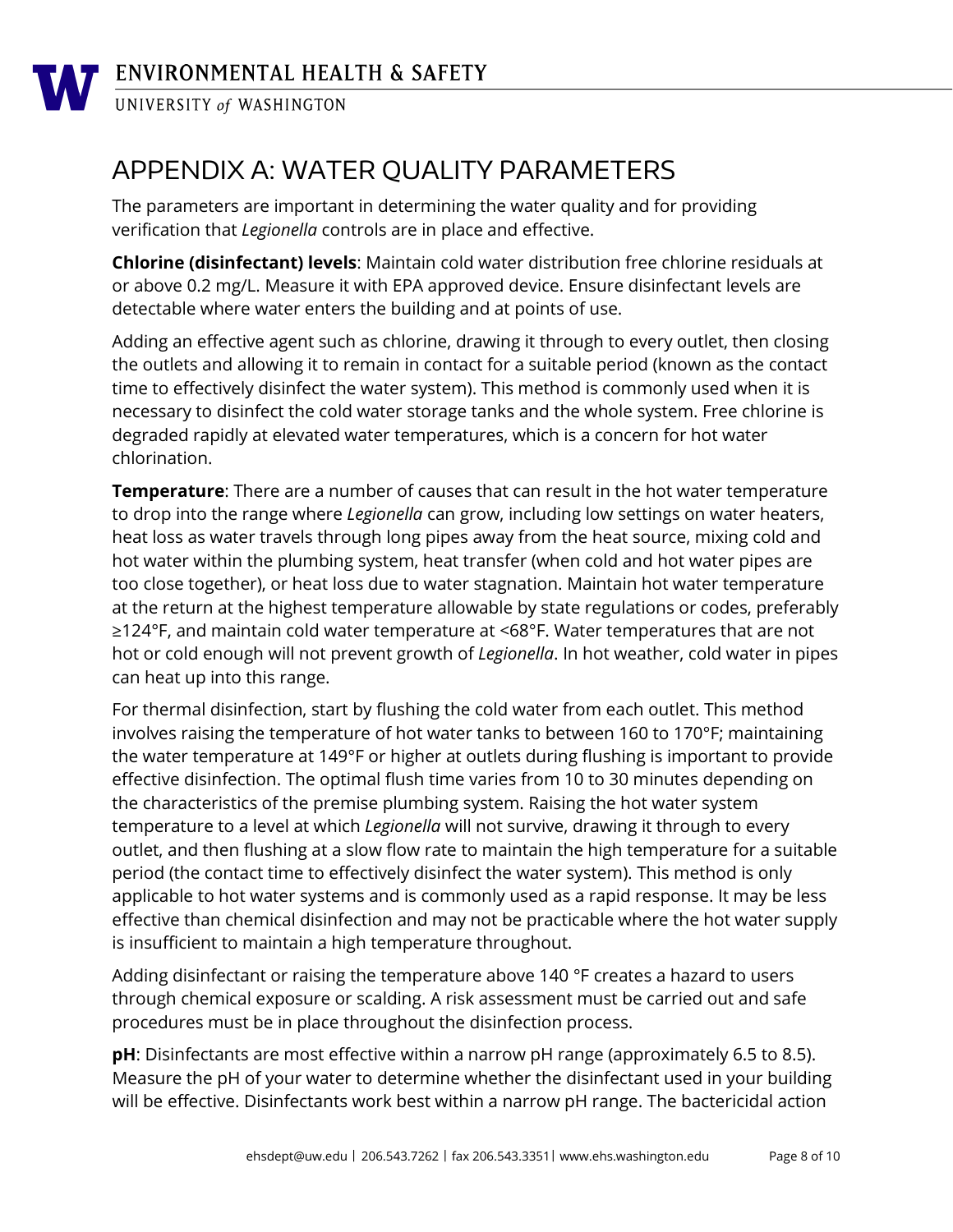of the chlorine is enhanced at higher temperatures and at lower pH levels. The antimicrobial efficacy of chlorine declines as pH increases >7.

*Legionella*: is the name of a genus of bacteria. *Legionellae* (the plural, referring to more than one *Legionella* bacterium) are aerobic, non-spore-forming, rod-shaped, typically flagellated, gram-negative bacteria. They are common to aquatic environments, especially warm water, and are found in some muds and soils. There have been at least 60 *Legionella* species identified, with approximately half being linked to human disease.

Many different types of water systems and devices serve as *Legionella* amplifiers and (aerosol) disseminators— and have been associated with disease. Common equipment/fixtures at the University include:

- Potable/domestic hot water systems via tap faucets, showerheads, and aerators
- Cooling towers and evaporative condensers
- Recreational pools, spas, hot tubs, and whirlpools
- Humidifiers and misters
- Water fountains and decorative water features
- Water reservoir misters
- Respiratory therapy/CPAP equipment
- Dental hygiene equipment
- Emergency eye wash and safety showers
- Point of use filters (within outlets, refrigerators, and drinking water fountains)
- Misters/foggers (These devices may exist in a variety of settings, including groceries, restaurants, etc.)
- Ice machines